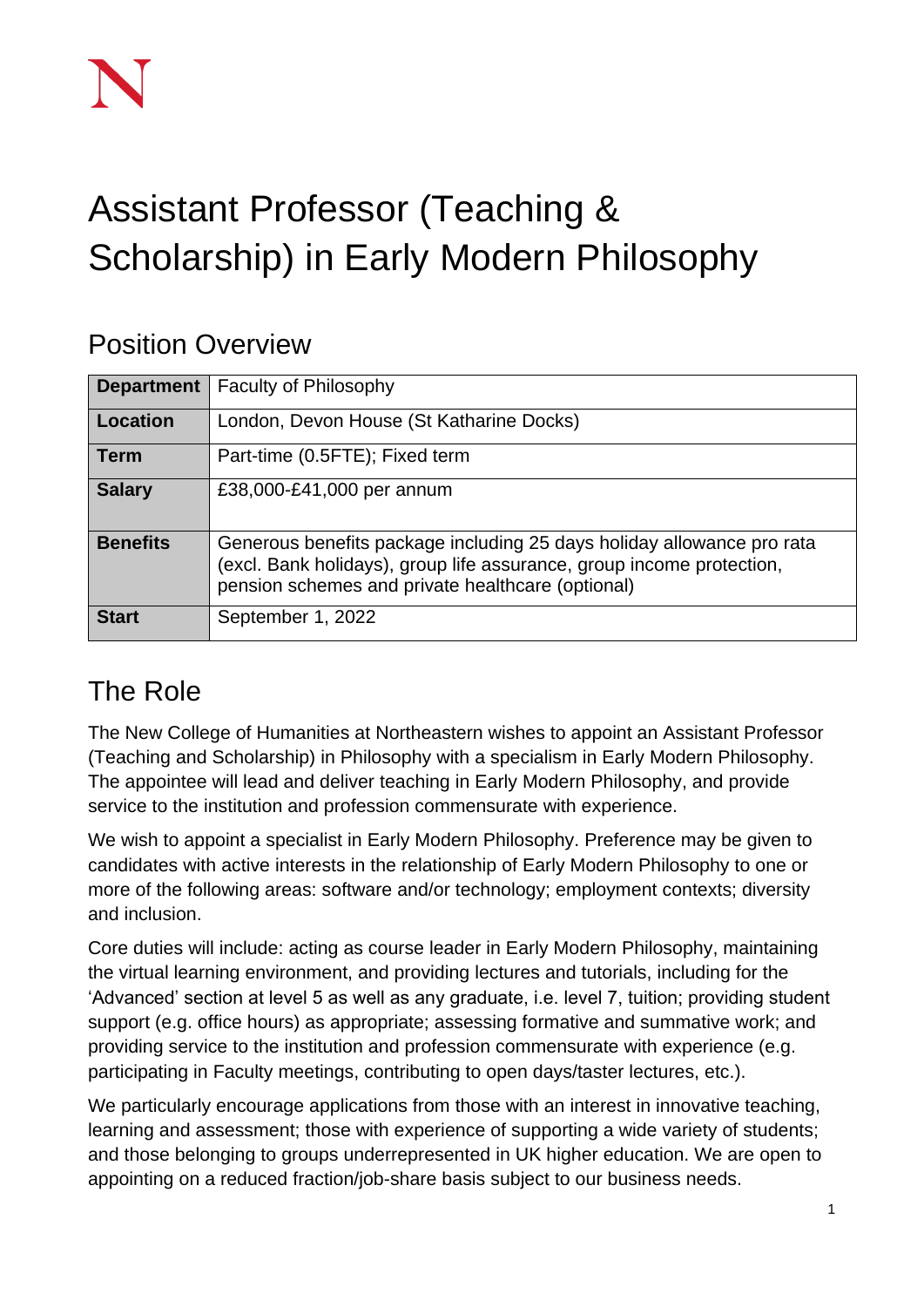# **Department**

The Faculty of Philosophy at NCH encompasses computer/data science and psychology, providing ample opportunities for interdisciplinary collaboration. It runs successful programmes at both undergraduate and taught postgraduate levels, including at the intersection of philosophy and AI. The Faculty maintains close connections with colleagues across the global network of Northeastern University, and hosts the Philosophy Research Seminar, and the Cognitive Science Research Group.

#### About the College

Founded in 2012, New College of the Humanities has established itself as a prestigious higher education institution based in the heart of London. After becoming part of Northeastern University's global network in early 2019, the College has undergone a period of rapid growth, having been granted Taught Degree Awarding Powers in February 2020 and moved to a new, state-of-the-art campus in 2021. NCH continues to grow further expanding its student cohort, courses, network and opportunities.

# Additional Information

#### **Enquiries**

Informal enquiries may be made to the Associate Head for Philosophy, Dr Christoph Schuringa (christoph.schuringa@nchlondon.ac.uk). However, all applications must be made in accordance with the application process specified.

# Application Process

Applications should be made via [this link](https://share.hsforms.com/1p3G6XPo_QD-X7V9aRnSTYQ2peji) by 20:00 on 6<sup>th</sup> July 2022. Please reference your application "EMP622".

Please ensure that your application includes a CV and [dossier](https://www.nchlondon.ac.uk/wp-content/uploads/2021/11/Academic-Dossier-TS-FINAL.doc) (alternatively, an equivalent cover letter) that sets out concisely and in ways relevant to this role: (a) your achievements and challenges in the last 12-months, and in your career to-date, in education; (b) what your priorities would be in performing the advertised role; (c) what your objectives are for your future career; (d) a statement of your approach to education. You may use bullet points if you wish. You can consult our academic job description [here.](https://drive.google.com/file/d/1I7F9QYlufh2BJ2XJmqaqAl4whnWpvObW/view?usp=sharing)

Participation in the equal opportunities section is encouraged, but voluntary. Applications are welcome from all sections of the community and will be judged on merit alone. We welcome applications from underrepresented groups. Candidates must be able to